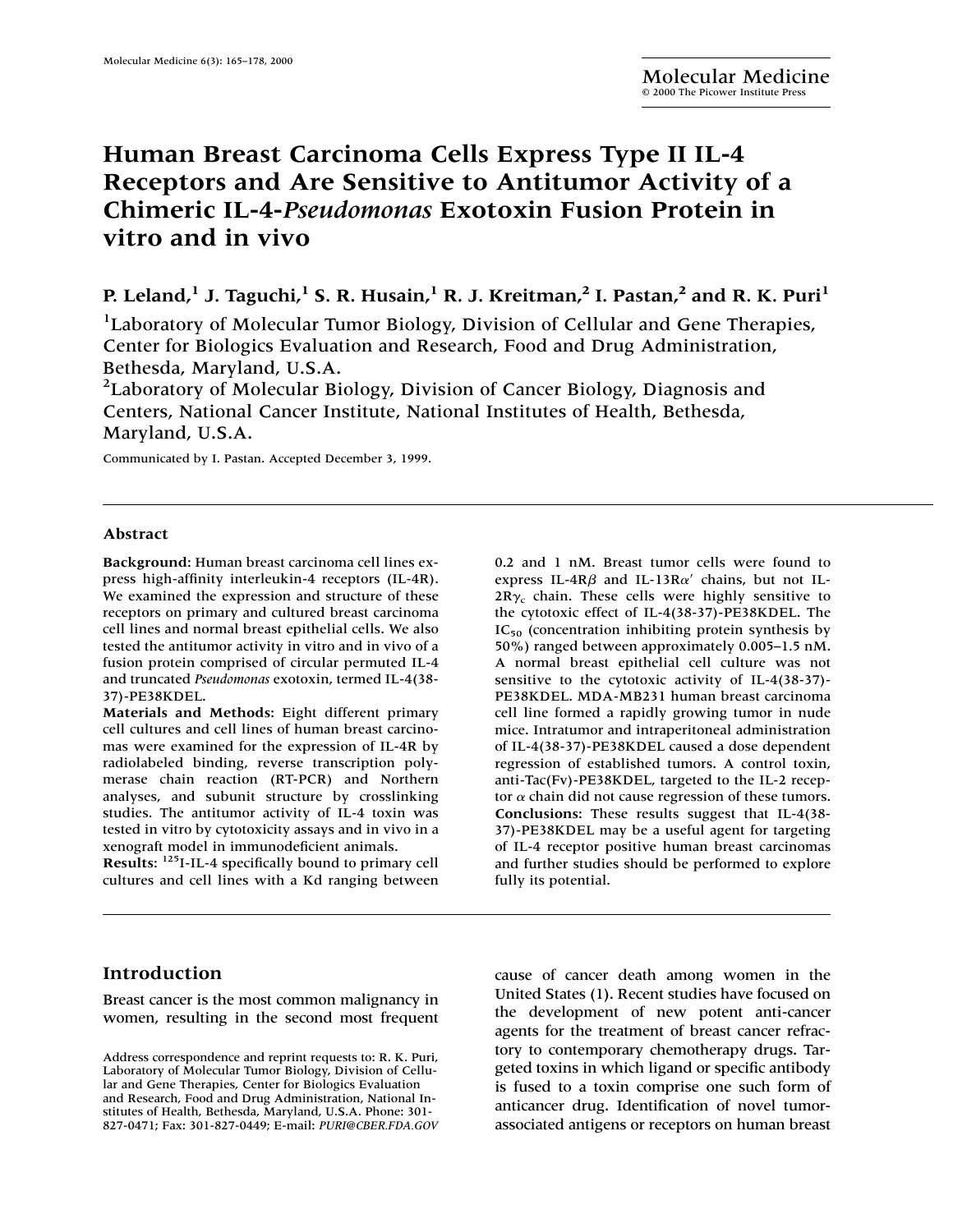cancer cells may help generate targeted antibreast cancer agents. Recently, various fusion proteins have been produced that are designed to target human breast cancers. For example, Heregulin-*Pseudomonas* exotoxin, which the ligand Heregulin binds to ErbB-2, ErbB-3 and ErbB-4 receptors, is connected to a truncated form of *Pseudomonas* exotoxin (PE). This cytotoxin is highly cytotoxic in vitro and in vivo to breast cancer cells that overexpress ErbB-4 or ErbB-2 plus ErbB-3 receptors (2). A recombinant epidermal growth factor (EGF) Genistein conjugate, in which EGF was conjugated to soybean-derived protein tyrosine kinase inhibitor, was targeted to an EGF-receptor and was found to be cytotoxic to the EGF-receptor positive breast cancer cells (3). A recombinant, humanized moncloclonal anti-Her2 antibody (Herceptin) was able to significantly inhibit growth of breast cancer in an animal model and in the clinic (4). This antibody synergized with paclitaxel when mediating antitumor activity against breast tumor xenograft models. Herceptin was recently licensed by the U.S. Food and Drug Administration (FDA) for the treatment of breast cancer. These studies demonstrate that these classes of biotherapeutics can provide an additional mode of breast cancer therapy, although their clinical benefits have yet to be completely explored. It is possible that additional breast tumor-associated receptors or antigens will be identified that may provide new targets for breast cancer therapy.

We and others have identified that human breast cancer cell lines express elevated levels of the receptor for an immune regulatory cytokine, interleukin-4 (IL-4) (5–7). Although the functional significance of this receptor on breast cancer cell lines is not clear, IL-4 can inhibit proliferation of these cells in vitro and induce apoptosis (5–7). It is not known whether these receptors are overexpressed in situ in breast carcinomas. We reported that IL-4 receptors were expressed in situ in renal cell carcinoma and AIDS-associated Kaposi's sarcoma (8,9). Thus, it is likely that breast carcinoma may also express IL-4 receptors in vivo, because breast cancer cell lines express receptors in high numbers. We also found that a variety of solid cancer cells overexpress high-affinity IL-4 receptors (IL-4R) (10–12). These receptors are functional because IL-4 is able to cause signal transduction, inhibit growth, upregulate major histocompatibility (MHC) antigens and intercellular adhesion molecule-1 (ICAM-1) on cancer cells (10–19). IL-4R also are ex-

pressed, although in low numbers, in normal immune cells such as T cells; B cells; monocytes; other blood cells, such as eosinophils, basophils, and fibroblasts; and endothelial cells (10,11). The significance of the overexpression of IL-4R on epithelial cancer cells and the similarities and differences between IL-4R in cancer cells and immune cells is not completely clear.

IL-4 receptors have been shown to be comprised of a 140 kDa protein originally termed IL-4R $\alpha$  (20). Because of similarities in extracellular domains (WSXWS motif and four cysteine residues at a fixed location) and long intracellular domains between the IL-4R $\alpha$  and  $\beta$  chains of receptors for IL-3, IL-5, and granulocytemacrophage colony stimulating factor (GM-CSF), we have recently proposed to rename this chain IL-4R $\beta$  (18,21). This recommendation also was based on its similarity with the IL-2R $\beta$ chain, which like IL-4R p140, binds IL-2, but does not transmit a signal on its own (22). The second subunit of the IL-4R system was shown to be a component of the IL-2 receptor system, the  $\gamma$  chain (22,23). Because IL-2R $\gamma$  chain also was shown to be a component of IL-7, IL-9, and IL-15 receptor systems (24–26), it was named  $\gamma_{\rm c}$ . Thus, the IL-4R $\beta$  chain and  $\gamma_{\rm c}$  form type I IL-4 receptors. Recently, we demonstrated by reconstitution experiments that a 60–70 kDa protein form of interleukin-13 receptor (IL-13R) can substitute for  $\gamma_c$  when mediating IL-4 signaling and, thus, this chain forms a third subunit of the IL-4R system (IL-13R $\alpha'$  also termed as IL-13R $\alpha_1$ ) (18,21,27,28). Consequently, IL-4R $\beta$  and IL-13R $\alpha'$  chains form type II IL-4 receptors. Whether all three chains form an IL-4R complex in cancer cells is not known. It is also not known whether breast cancer cells express Type I or Type II IL-4 receptors. The differences in subunit structure between IL-4R in cancer cells and normal immune cells are also not completely known. We demonstrated that the  $\gamma_c$  chain expressed in immune cells was not expressed on human solid cancer cell lines (11,18,29). Instead, these cells expressed the IL-13R $\alpha'$  (or  $\alpha_1$ ) chain along with the IL-4R $\beta$ chain (29,30). Further studies on the structure and function of IL-4R on cancer cells are ongoing. Regardless of differences in IL-4R between normal and cancer cells, we have been able to exploit the overexpression of IL-4R on cancer cells by targeting them with a cytotoxic chimeric protein comprised of IL-4 and PE  $(31-42)$ .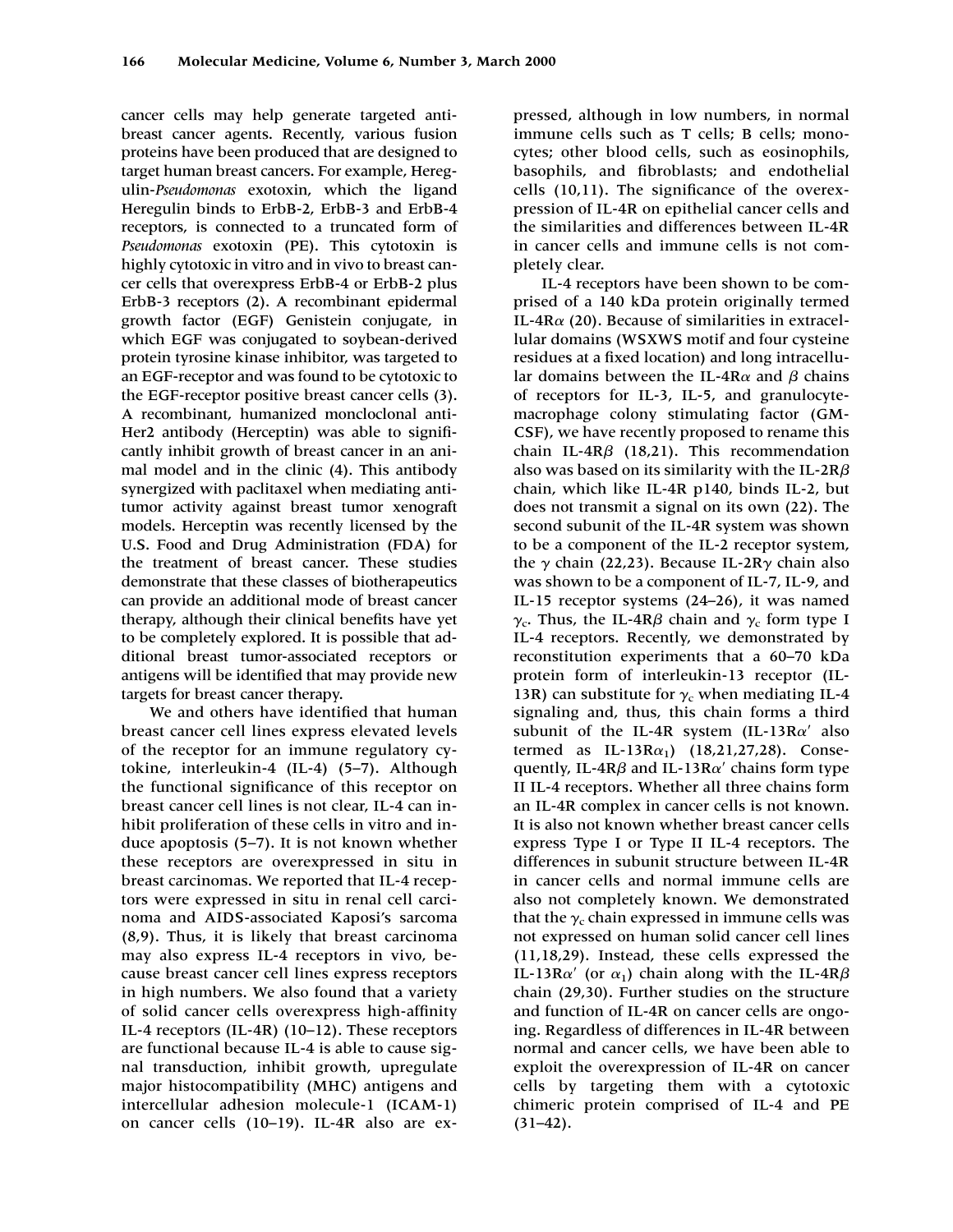In the present study, we employed a circularly permuted form of IL-4-toxin [IL-4(38- 37)-PE38KDEL], which contained amino acids 38-129 of IL-4 fused via a peptide linker to amino acids 1-37. These are, in turn, fused to amino acids 353-364 and 381-608 of PE, with KDEL at positions 609-612 (37). This IL4-toxin has potent cytotoxic activity against eight different breast cancer cell lines and primary cell cultures. We also investigated the expression and structure of IL-4 receptors in breast cancer cell lines, primary cell cultures and a breast epithelial cell line. We tested the antitumor activity of IL-4(38-37)-PE38KDEL against human breast cancer in vivo in a xenograft model. Our data support further studies on the use of IL-4(38-37)-PE38KDEL for possible treatment of metastatic breast cancer.

## **Materials and Methods**

#### *Recombinant Cytokines and Toxins*

Recombinant circularly permuted IL-4-toxin, IL-4(38-37)-PE38KDEL, was produced and purified to 95% homogeneity as described previously (32,33,37,38). Recombinant IL-4 was produced as described (43).

#### *Cell Lines*

The primary cultures of human breast carcinoma R-BT, S-BT, and W-BT were established and kindly provided by Dr. Magda Sgagias, Surgery Branch, National Cancer Institute (Bethesda, MD) (44). The breast carcinoma cell lines (MCF-7, BT-20, SK-BR3, ZR-75-1, and MDA-MB231) were obtained from the American Type Culture Collection (ATCC), Rockville, MD. Dr. Sgagias also provided one primary epithelial cell culture from normal breast tissue (A-NL). The primary tumor and normal breast cell cultures were cultured in medium comprised of  $\alpha$ -minimum essential medium, HAM's F-12, EGF, triiodothionine, N-2-hydroxy ethylpiperazine-N-2-ethanesulfonic acid (HEPES) ascorbic acid, estradiol, insulin, hydrocortisone, ethanolamine, transferrin, bovine pituitary extract, sodium selenite, glutamine, gentamicin, penicillin, and streptomicin. The breast carcinoma cell lines were cultured in complete media, comprised of RPMI 1640, 10% heat inactivated fetal calf serum (FCS) and gentamycin. These adherent cell lines were routinely passaged every 4–5 days.

#### *Animals*

Four-week-old female athymic nude mice (~20 g) were obtained from Frederick Cancer Center Animal Facilities (Frederick, MD). Animals were housed in filter-top cages in a laminar flow hood.

#### *Protein Synthesis Inhibition Assay*

The cytotoxic activity of IL-4-toxins was tested as previously described by determining inhibition of protein synthesis (31). Typically,  $10<sup>4</sup>$ breast cancer cells were cultured in leucinefree medium with or without various concentrations of IL-4-toxins for  $20-22$  hr at  $37^{\circ}$ C. Then, 1  $\mu$ Ci of [<sup>3</sup>H]-leucine (NEN Research Products, Wilmington, DE) was added to each well and cells were incubated for an additional 4 hr. Cells were harvested and radioactivity incorporated into cells was measured by a Beta plate counter (Wallac, Gaithersburg, MD).

## *125I-IL-4 Binding and Displacement Assay*

IL-4 was iodinated with IODOGEN reagent (Pierce, Rockford, IL) according to manufacturer's instructions. The specific activity of radiolabeled IL-4 ranged between 31.5 to 212  $\mu$ Ci/ $\mu$ g. The IL-4 binding assay was performed by a previously described technique (12,17). Briefly, tumor cells were harvested after brief incubation with versene (Biowhittaker, Walkersville, MD), washed three times in Hanks balanced salt solution and resuspended in binding buffer (RPMI 1640 plus 1 mM HEPES and 0.2% human serum albumin). For the displacement assay, MCF-7 cells  $(1 \times 10^6/100 \mu l)$ were incubated at  $4^{\circ}$ C with <sup>125</sup>I-IL-4 (100–200 pM) with or without increasing concentrations of unlabeled IL-4 or IL-4(38-37)-PE38KDEL. For binding assays, cells were incubated with various concentrations of <sup>125</sup>I-IL-4 with or without 200-fold molar excess of unlabeled IL-4. Following a 2 hr incubation, cell-bound radio-ligand was separated from unbound by centrifugation through a phthalate oil gradient and radioactivity was determined with a gamma counter (Wallac). The number of receptors and binding affinities were determined as previously described (12).

## *Affinity Cross Linking of 125I-IL-4 to Its Receptor*

MCF-7 and MDA-MB231 cells (5  $\times$  10<sup>6</sup>) were incubated with  $\lceil$ <sup>125</sup>I]-labeled IL-4 in the pres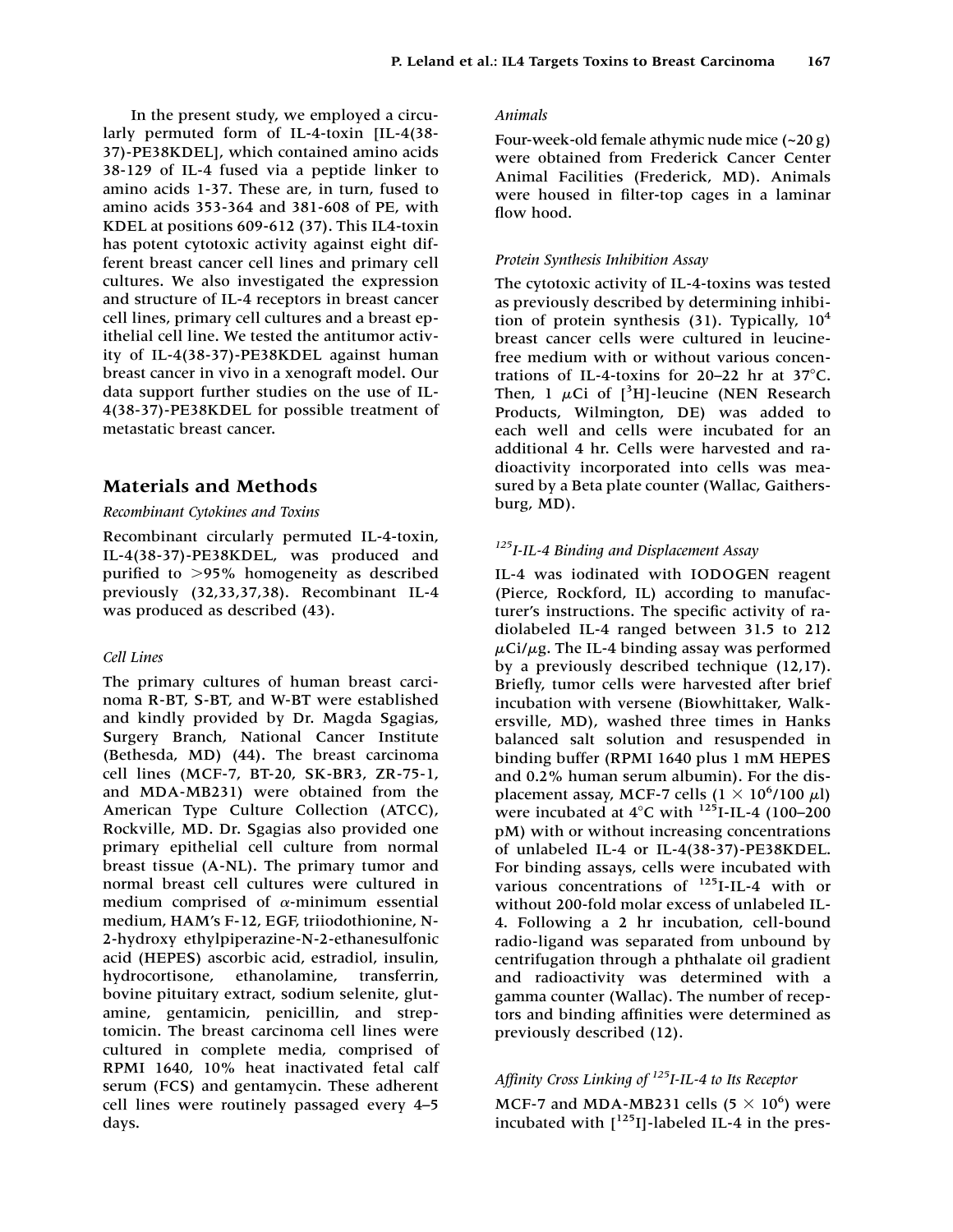ence or absence of excess unlabeled IL-4 for two hr at  $4^{\circ}$ C. Bound  $\lbrack$ <sup>125</sup>I]-IL-4 was crosslinked to IL-4R with disuccinimidyl suberate (DSS) (Pierce Chemical company, Rockford, IL) at a final concentration of 2 mM for 20 min. The cells were then lysed at  $4^{\circ}$ C with 1% triton X-100 solution containing the following protease inhibitors obtained from Sigma chemical company (St Louis, MO) and Boehringer-Mannheim (Indianapolis, IN): leupeptin (10  $\mu$ g/ml), trypsin inhibitor (100  $\mu$ g/ml), pepstatin (10  $\mu$ g/ml), benzamidine HCl (10 mM), phenanthroline (1 mM) iodoacetamide (20 mM), e-aminocaproic acid (50 mM) and phenyl methyl sulfonic fluoride (PMSF) (1 mM). The resulting lysate was cleared by boiling in sample buffer containing 2-mercaptoethanol and analyzed by electrophoresis through a SDS-PAGE (8%) gel, as previously described (15). The gel was dried and exposed to X-ray film for 7 days to obtain an autoradiograph.

For immunoprecipitation, the  $[125]$ -IL-4/IL-4R cross-linked complex was immunoprecipitated from the lysate prepared from MCF-7 cells overnight at  $4^{\circ}$ C by incubating with protein A sepharose beads that had been preincubated with anti- $\gamma_{\rm c}$  or anti-IL-4R $\beta$  chain antibody. The resulting conjugate was washed twice with solubilizing buffer, diluted with reducing buffer, boiled for 5 min and analyzed by SDS-PAGE, as described above. The gel was dried and autoradiographed.

## *Northern Analysis for IL-4R Subunits*

Total RNA was isolated using TRIZOL reagent (GIBCO BRL, Gaithersburg, MD). Equal amounts of total RNA were electrophoresed through a 0.8% agarose/formaldehyde denaturing gel, transferred to a nylon membrane (S&S Nytran; Schleicher and Schuell, Keene, NH) by capillary action and immobilized by ultraviolet crosslinking (Stratagene, Inc., La Jolla, CA). The membrane was then prehybridyzed for 4 hr at 42°C and hybridized with<br><sup>32</sup>P-labeled cDNA probes of IL-4R*β*, IL-13R*α'*, and  $\gamma_c$  at 42°C overnight. The membranes were subsequently exposed to X-AR film (Eastman Kodak Co. Rochester, NY) to obtain an autoradiogram.

## *RT-PCR Analysis*

RT-PCR analysis was performed as previously described (40). Total RNA was isolated from cell lines using Tri-Reagent (Molecular Research Center, Inc. Cincinnati, OH) following the manufacturer's instructions. The concentration and purity of total RNA was determined by spectrophotometric analysis. One  $\mu$ g of total RNA was used in the RT-PCR assay. RT-PCR conditions were as follows: 95°C for 5 min, 1 cycle; 95°C for 1 min; 72°C for 1 min;  $72^{\circ}$ C for 1 min, 30–35 cycles; and  $72^{\circ}$ C for 10 min for the final primer extension sequence. RT-PCR primers for IL-4R $\beta$ : 5' primer, 5'-ATGGGGTGGCTTTGCTCTGGG-3' and 3' primer, 5'-ACCTTCCCGAGGAAGTTCGGG-3'; for  $\gamma_{\rm c}$  5' primer, 5'-CCAGAGGTTCAGTGTTTT-GTGTT-3' and 3' primer, 5'-CAGGTTTCAGG-ATTTAGGGTGTA-3'; for IL-13R $\alpha$ ': 5' primer, 5' GGAGGATACATCTTGTTTCATGG-3' and 3' primer, 5'-GAGCTTCTTACCTATACTCATTTC-TTGG-3'. The IL-4R $\beta$  RT-PCR cDNA product was 316 bp; 256 bp; for  $\gamma_c$  and 148 bp for IL-13R $\alpha'$ . A 100 bp DNA ladder (GIBCO BRL Life Technologies Inc., Gaithersburg, MD) was used as a base pair reference marker.

## *Antitumor Activity of IL-4-Toxin in Nude Mice Implanted with Human Breast Tumor*

Human breast tumor nodules were established in nude mice by subcutaneous injection of 3-4  $\times$  10<sup>6</sup> MDA-MB231 cells in 100  $\mu$ l of phosphate-buffered saline (PBS) containing 0.2% human serum albumin (HSA) into the abdomen on day 0. Palpable tumors developed within 3–5 days. Tumor size was calculated by muliplying two perpendicular diameters.

Two routes for administration of IL-4 (38-37)-PE38KDEL were employed: intraperitoneal (i.p.) and intratumoral (i.t.). The mice were i.p.-injected with 100  $\mu$ l excipient or 50, 100 or 150  $\mu$ g/kg twice daily for 5 consecutive days. Another group of mice was slowly i.t.-injected (20  $\mu$ l) with excipient or an IL-4(38-37)-PE38KDEL dose of 250  $\mu$ g/kg/dose on days 8, 10 and 12. Each injection was placed into a different area of the tumor. An additional group of mice was i.t.-injected with chimeric toxin at a dose of 750  $\mu$ g/kg/dose on days 8, 10 and 12, followed by reinjection with 500  $\mu$ g/kg/dose on days 22, 24 and 26. A third group of animals were i.t.-injected with 750  $\mu$ g/kg/dose on days 22, 24 and 26, followed by reinjection with 500  $\mu$ g/kg/dose on days 36, 38, and 40.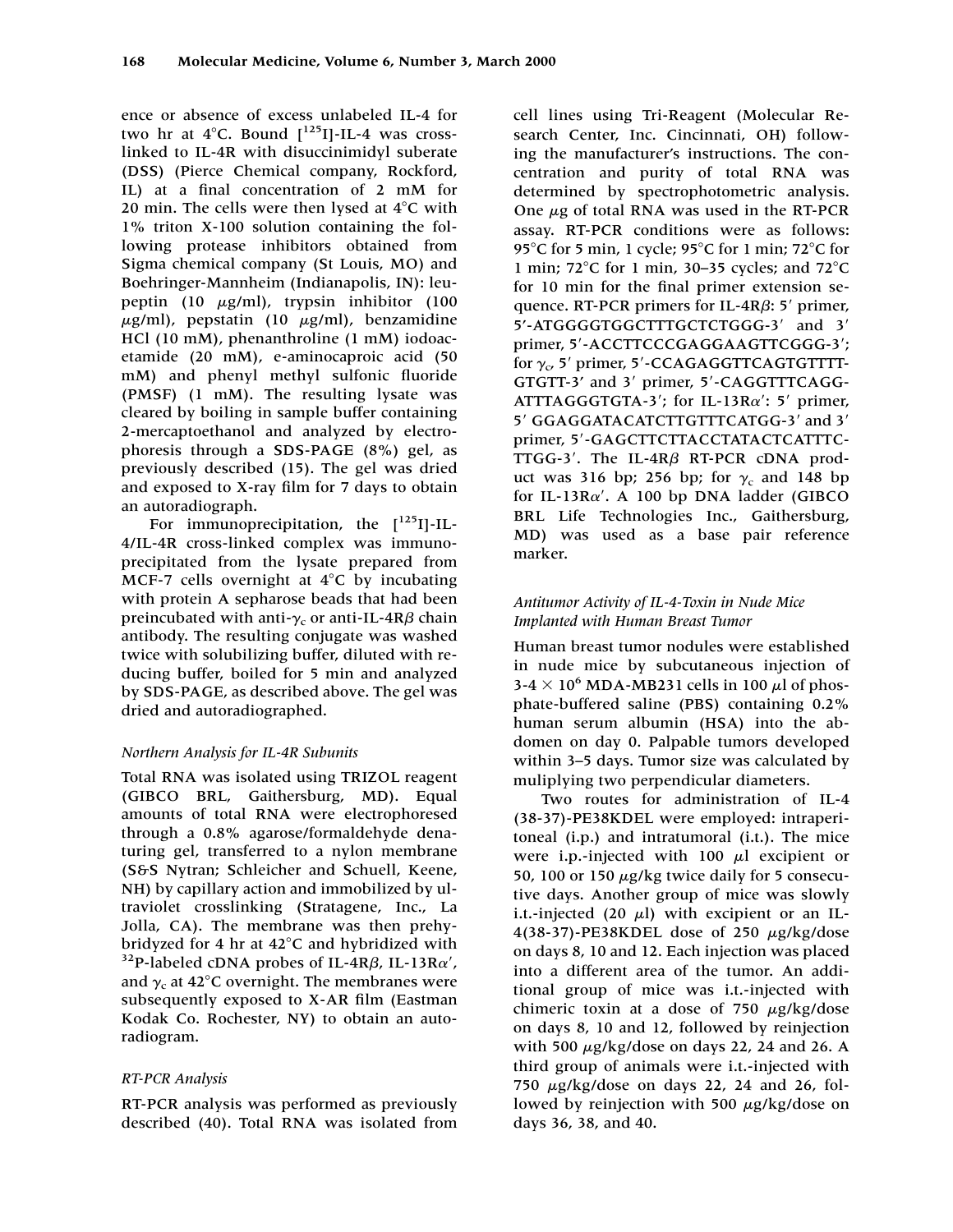#### *Statististics*

The significance of differences in mean tumor sizes among treatment groups was analyzed by unpaired Student's t-test. All *p*-values are presented as two-sided analysis.

#### **Results**

#### *Cytotoxicity of IL-4-toxins Against Breast Carcinoma Cell Lines and Primary Cell Cultures*

IL-4-toxins, including IL-4(38-37)-PE38KDEL, have been shown to have cytotoxic activity against cell lines that express IL-4 receptors (IL-4R) (32–42). However, it is not known whether primary cell cultures of human breast carcinoma express IL-4R and if they do, whether these cells and breast cancer cell lines are susceptible to the cytotoxic activity of IL-4 toxins. We tested four primary cell cultures of breast carcinoma generated from four patients undergoing surgical resection for their cancer, as previously described (44). Three of four primary cell cultures were sensitive to the cytotoxic activity of circular permuted IL-4-toxin and one of these three was extremely sensitive to IL-4(38-37)-PE38KDEL (Fig. 1A and Table 1). The  $IC_{50}$  (the concentration of toxin causing inhibition of protein synthesis in target cells by 50%) ranged between 0.2 to 240 ng/ml (4 pM to 4.8 nM). The cytotoxic activity of IL-4(38- 37)-PE38KDEL was specific, as an excess of recombinant IL-4 neutralized the cytotoxic activity of IL-4-toxin to primary breast carcinoma cell culture R-BT (Fig. 1A).

Like primary cell cultures, breast carcinoma cell lines were also very sensitive to the cytotoxic activity of IL-4-toxin. Protein synthesis was inhibited in a concentration-dependent manner against four of five breast cancer cell lines examined. The  $IC_{50s}$  for IL-4(38-37)-PE38KDEL ranged between 0.4 ng/ml to 75 ng/ml (8 pM to 1.5 nM) (Fig. 1B and Table 1).

## *Inhibition of 125I-IL-4 Binding by IL-4-toxins on MCF-7 Breast Carcinoma Cell Line*

To determine the binding affinity of IL-4(38-37)- PE38KDEL to breast cancer cells, we performed displacement assays where  $[$ <sup>125</sup>I]-IL-4 binding was inhibited by either unlabeled IL-4 or IL-4 toxin. As we reported in other cancer cell lines, IL-4(38-37)-PE38KDEL displaced  $^{125}$ I-IL-4 at a similar concentration as unlabeled IL-4 on MCF-7 cell line (Fig. 2) (39,40). The  $EC_{50}$  (protein

concentration required for 50% inhibition of  $125$ I-IL-4 binding) for IL-4(38-37)-PE38KDEL was ~0.5 nM and for IL-4 it was ~0.4 nM. These data suggested that IL-4(38-37)-PE38KDEL bound to IL-4R with similar affinity to IL-4 and circular permutation or fusion of PE did not modify its binding affinity to breast cancer cells.



**Fig. 1. Cytotoxicity of IL-4(38-37)-PE38KDEL in breast tumors.** Ten thousand cells from R-BT primary breast tumor cell culture (A), MCF-7 or MDA-MB231 (B) breast cancer cell lines were incubated with various concentrations of IL-4(38-37)- PE38KDEL. Protein synthesis was measured after 20 hr of culture by incorporation of  $[^3H]$ -leucine (1  $\mu$ Ci for an additional 4 hr), as described in the "Materials and Methods" section. For competition experiments, R-BT cells were preincubated for 45 min with 2  $\mu$ g/ml of recombinant IL-4 before addition of IL-4(38-37)-PE38KDEL (A). The results are presented as mean  $\pm$  SD % control of untreated cells from quadruplicate determinations. Mean total counts per minute (cpm)  $\pm$  SD incorporated in untreated R-BT cells was 11,765  $\pm$  1,138, in MCF-7 cells 53,924  $\pm$ 8,835 and in MDA-MB231 cells 113,366  $\pm$  3,261.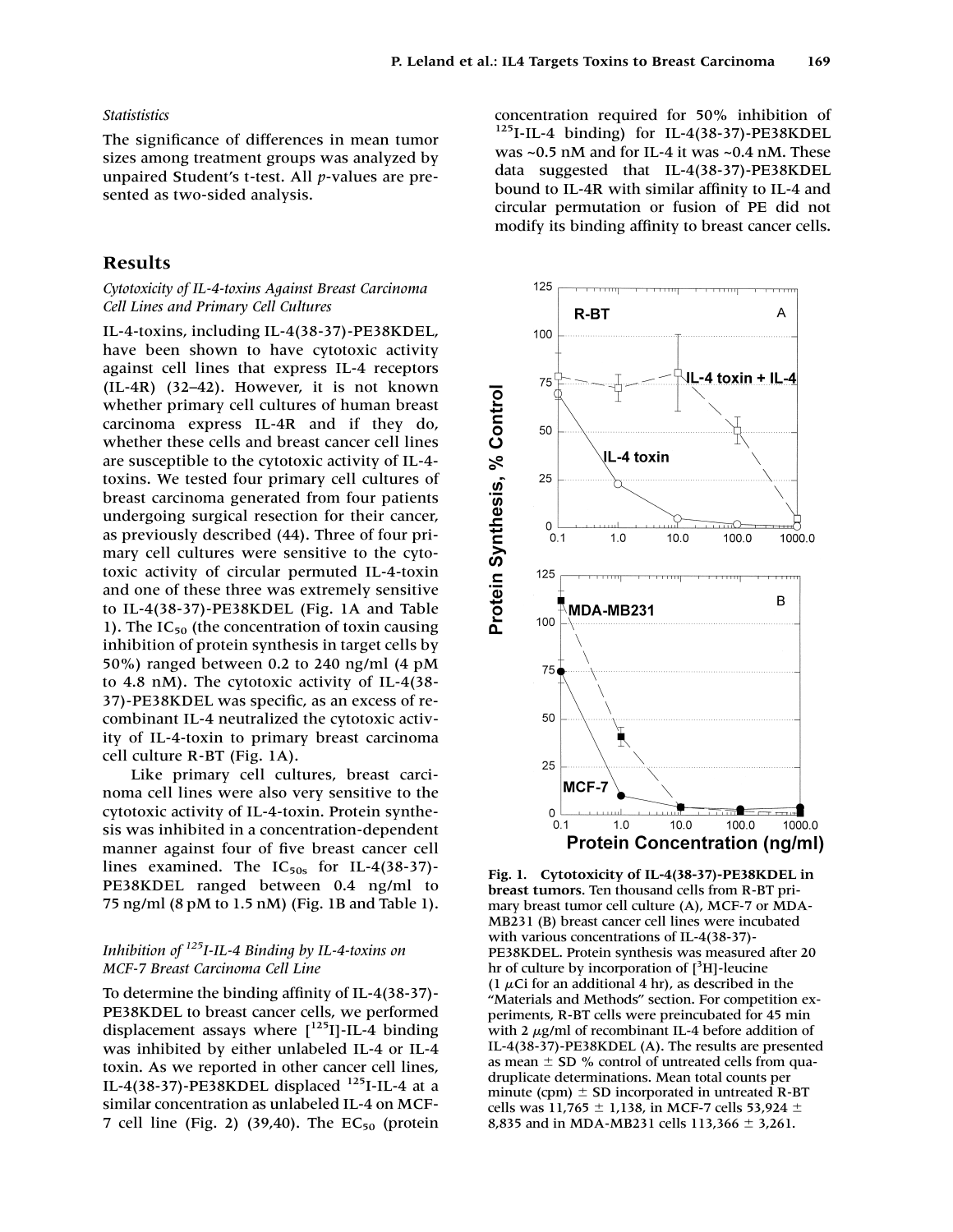| $0.2 \pm 0.03^b$ | $954 \pm 59$   |
|------------------|----------------|
|                  |                |
|                  |                |
|                  | $ND^e$         |
| $240^c$          | ND             |
| 1000             | ND             |
|                  |                |
| $0.4 \pm 0.13$   | $2263 \pm 157$ |
| $75 \pm 7$       | $1703 \pm 144$ |
| < 1000           | ND             |
| $7 \pm 5$        | $4687 \pm 118$ |
| $1.8 \pm 1.6$    | $4598 \pm 167$ |
|                  | $5 \pm 3$      |

| Table 1. IL-4R expression and cytotoxicity of IL-4(38-37)-PE38KDEL on human breast carcinoma cell |  |  |  |  |
|---------------------------------------------------------------------------------------------------|--|--|--|--|
| lines and primary cell cultures                                                                   |  |  |  |  |

For cytotoxicity assays,  $1 \times 10^4$  cells were cultured with IL-4-toxins for 20 hr at 37°C, pulsed with 1 µCi of [<sup>3</sup>H]-leucine and further incubated for 4 hr. Cells were harvested and counted as described under Materials and Methods.

<sup>a</sup>IC<sub>50</sub>, the concentration of IL-4-toxin at which 50% inhibition of protein synthesis is observed, compared with untreated cells.

<sup>*b*</sup>The values are presented as mean  $\pm$  SEM of five experiments performed in quadruplicate.

*c* Single experiment performed in quadruplicate.

<sup>d</sup>Single saturating concentration of <sup>125</sup>I-IL-4 was used to calculate binding sites. Results are shown as mean

 $\pm$  SD.

#### $e^e$ ND = not done

### *IL-4R Expression on Breast Carcinoma Cell Lines and Primary Cultures*

We previously reported that human breast carcinoma cell lines express high-affinity IL-4R (5). In binding studies, we found that a primary cell culture of breast carcinoma (R-BT) also bound to radiolabeled IL-4 in a concentration-dependent manner. Displacement analysis revealed that these receptors were of high affinity (~1 nM). MDA-MB231 and MCF-7 breast cancer cell lines also expressed high-affinity IL-4R (~0.2 nM) (Fig. 3). The number of binding sites/cell was calculated by single point binding assay and found to vary in different cell types (Table 1).

## *Crosslinking of 125I-IL-4 to Breast Carcinoma Cells*

The structure of IL-4R on two different breast carcinoma cell lines was examined next. This was performed by crosslinking radiolabeled IL-4 to surface IL-4R, followed by SDS-PAGE under reducing conditions (Fig.  $4\text{\AA}$ ).  $\left[\begin{array}{c}125\\1\end{array}\right]$ -IL-4 crosslinked to two prominent proteins at approximately 155 kDa and 85 kDa on both breast cancer cell lines (lanes 1 and 4). In addition,  $[^{125}I]$ -IL-4 crosslinked to one protein of about 40 kDa. None of these bands was observed when crosslinking was performed in the presence of 200-fold molar excess of IL-4, indicating that the observed bands were involved in specific  $\lceil^{125} \text{I} \rceil$ -IL-4 binding (Fig. 4A, lanes 2 and 5). Assuming a molecular weight of 15 kDa for hIL-4 and subtracting it from the kDa values indicated on the gel, the molecular weights of the  $[$ <sup>125</sup>I]-IL-4 binding proteins were estimated at about 140 kDa, 70 kDa, and 25 kDa, respectively. We reported that the IL-4 receptor shares two chains with IL-13 receptors in various cell lines (21,27). To investigate whether the IL-4 receptor may be related to IL-13R in breast cancer cell lines, we competed for binding of  $[^{125}I]$ -IL-4 by IL-13 on the MCF-7 cell line. As shown in Fig. 4B, like IL- 4, IL-13 also displaced the binding of radiolabeled IL-4 for both bands.

To confirm the identity of  $\lceil 125 \rceil$ -IL-4-IL-4R cross-linked complexes, immunoprecipitation with anti-IL-4R antibody was performed before electrophoresis on SDS-gel. As shown in Fig. 4A (lanes 3 and 6), all three prominent bands were immunoprecipitated, indicating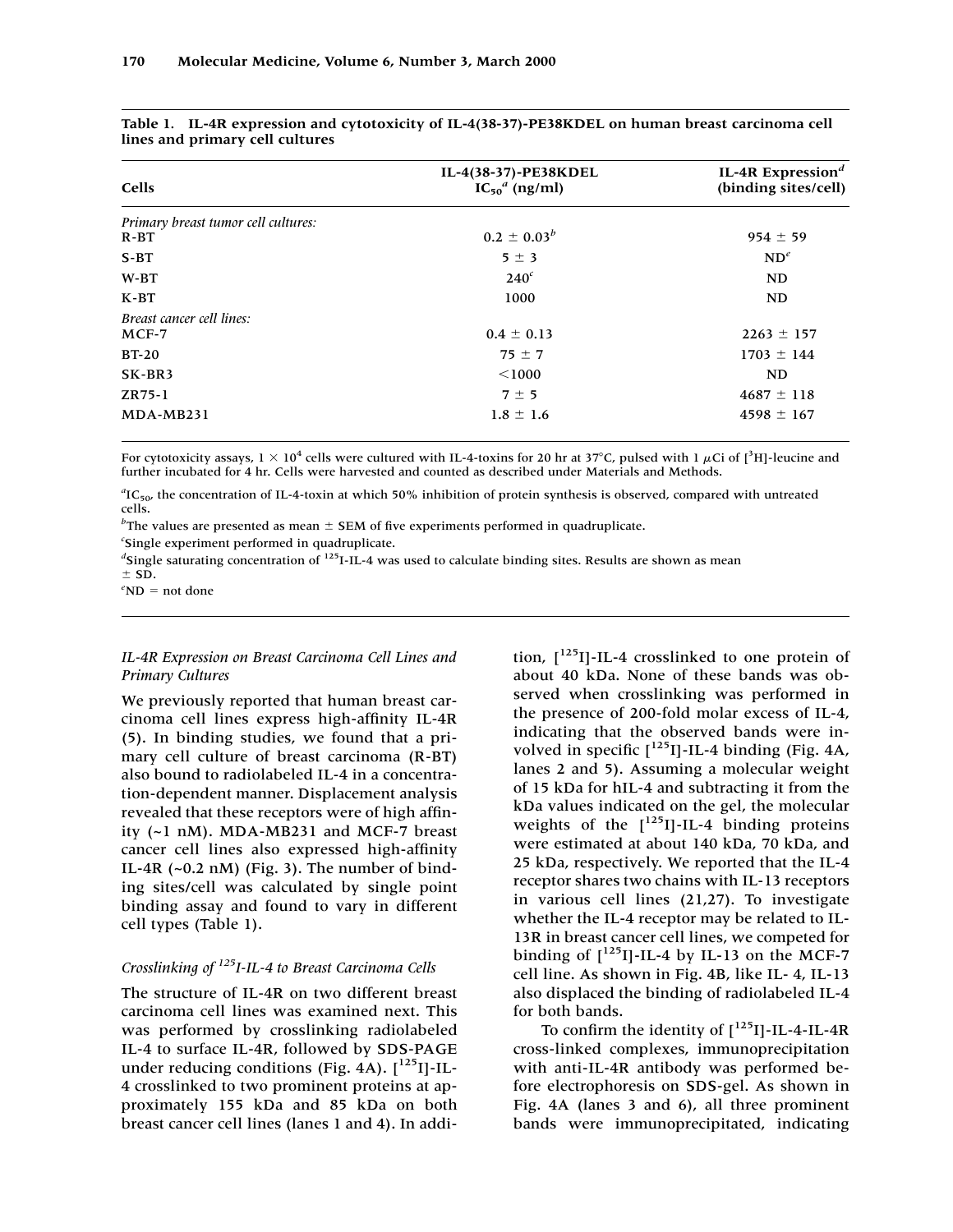

**Fig. 2. Displacement of 125I-IL-4 binding by IL4 and IL-4(38-37)-PE38KDEL.** MCF-7 breast cancer cells were incubated at  $4^{\circ}$ C with 100 pM  $[^{125}I]$ -IL-4 and various concentrations of either IL-4 or IL-4(38-37)-PE38KDEL. After 2 hr, cells were centrifuged through a mixture of phthalate oils and cell pellets were counted in a gamma counter. The data points shown are mean  $\pm$  SD of duplicate determinations. A total of  $1,491 \pm 137$  cpm bound to  $1 \times 10^6$  MCF-7 cells. The SDs are shown where deviations are larger than the size of point symbols.

that all these proteins formed an IL-4R complex on breast carcinoma cells.

### *RT-PCR and Northern Analysis of IL-4R Subunits on Breast Carcinoma Cells*

We next examined the expression of IL-4R $\beta$ , IL-13R $\alpha'$  and  $\gamma_c$  chains, all of which can form IL-4R complexes in different cell types. As shown in Figure 5, RT-PCR products of 316 bp for IL-4R $\beta$ and 148 bp for IL-13R $\alpha'$  chain were expressed in all of the studied breast carcinoma cell lines and primary cell cultures. In contrast, most breast cancer cell lines did not express the 255 bp  $\gamma_c$  product, but it was detected in R-BT primary breast tumor cell culture (Fig. 5, lane 4).

To confirm whether the  $\gamma_c$  chain was expressed in breast cancer cell lines and primary cell cultures, we performed Northern analysis to examine mRNA for IL-4R $\beta$ , IL-13R $\alpha'$  and  $\gamma_{\rm c}$ chains. As shown in Fig. 6, IL-4R $\beta$  and IL- $13R\alpha'$  mRNA was abundantly expressed in all breast cancer cell lines and primary breast cancer cell cultures, however, mRNA for the  $\gamma_c$ chain was not expressed in any cell lines.



**Fig. 3. Displacement analysis of 125I-IL-4 binding to breast cancer cells.** This was performed on MDA-MB231 and MCF-7 cell lines (upper panel) and R-BT breast cancer primary cell culture (lower panel). Specific binding data was utilized to generate the Scatchard curves. Typically, for these experiments, a single cell suspension of tumor cells was incubated for 2 hr with increasing concentrations of unlabeled excess IL-4 in the presence of a fixed concentration (100-200 pM) of  $^{125}$ I-IL-4 at  $4^{\circ}$ C. Bound radioactivity was determined as described in the materials and methods section.

These data supported our crosslinking studies and futher demonstrated that IL-4R $\beta$  and IL- $13R\alpha'$  chains formed an IL-4R complex on breast carcinoma cells and  $\gamma_c$  did not form a complex, as seen in immune cells. These data indicated that breast tumor cells expressed type II IL-4 receptors.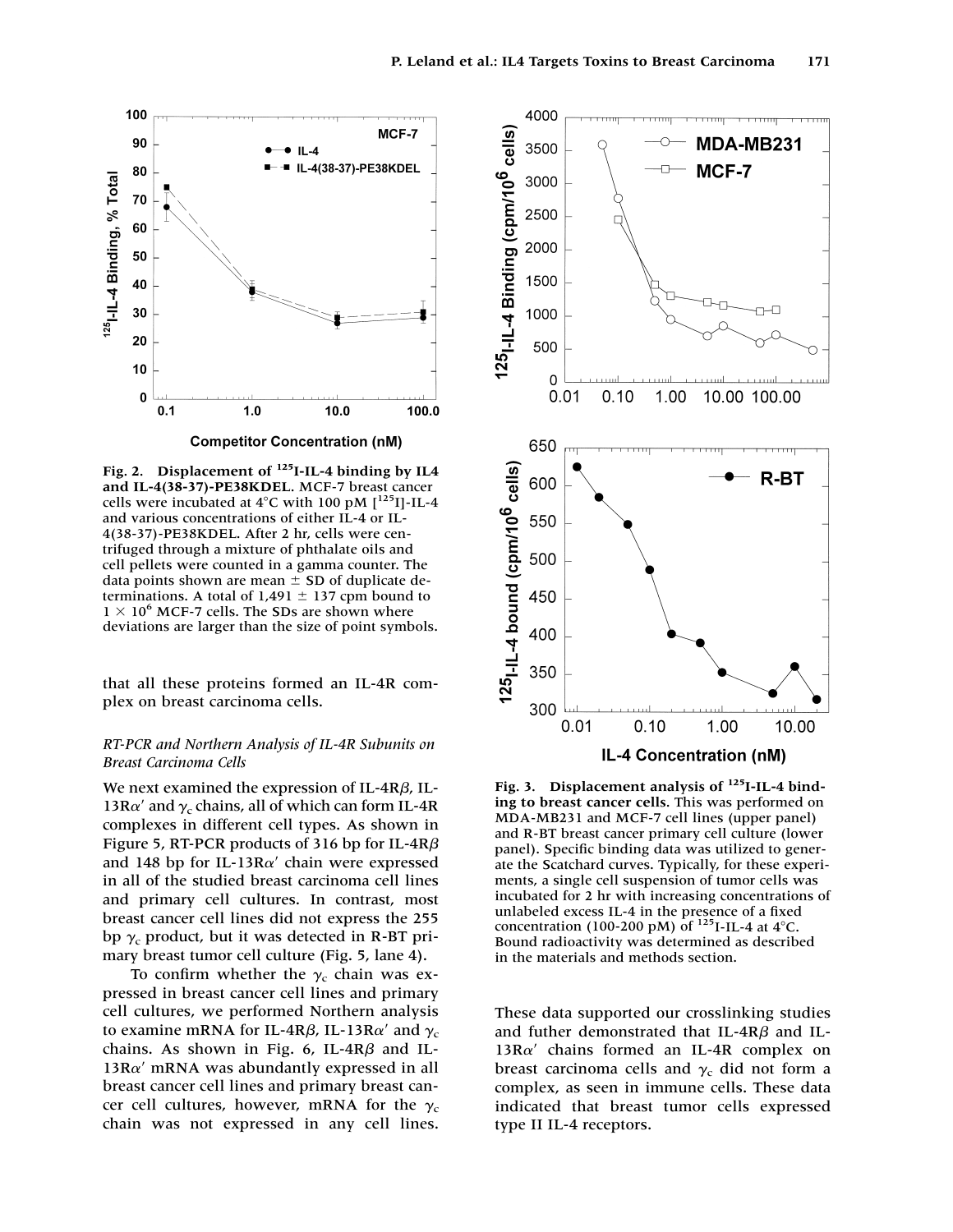

**Fig. 4. Crosslinking of 125I-IL-4 to IL-4 receptors on breast carcinoma cells.** (A) MDA-MD231 and MCF-7 cells (5  $\times$  10<sup>6</sup>) were incubated with  $125$ I-IL-4 in the absence (lanes 1 and 4) or presence of excess unlabeled IL-4 (lanes 2 and 5) for 2 hr at  $4^{\circ}$ C. In both these cell lines  $125$ I-IL-4 crosslinked receptors were immunoprecipitated with anti-IL-4 receptor antibody (M-7) (lanes 3 and 6). (B) MCF-7 cells were also crosslinked with radiolabeled IL-4 in the absence (lane 1) and presence of excess of IL-13 (lane 2) or IL-4 (lane 3). Bound 125I-IL-4 was cross-linked to IL-4R with disuccinimidyl suberate (DSS). The cells were then lysed at  $4^{\circ}$ C with modified RIPA buffer. The resulting lysate was analyzed by electrophoresis through an SDS-PAGE (7%) gel. The gel was dried and exposed to an X-ray film for 7 days at  $-80^{\circ}$ C. The molecular weight markers are shown on the left. The positions of different receptor chains are indicated. The dark area in lane 3 (B) represents autoradiography exposure artifact.

#### *Antitumor activity of IL-4-toxin*

To determine the antitumor activity of IL-4 toxin, we established a breast tumor model in nude mice and then tested various routes of IL-4 toxin administration. First, we investigated whether intratumoral treatment would lead to regression of established breast cancer. MDA-MB 231 tumor cells were implanted subcutaneously in immunodeficient animals. When



**Fig. 5. RT-PCR analysis of different receptor chains.** The polymerase chain reaction (PCR) mixture containing specific primers was amplified as described in "Materials and Methods." The numbered lanes represent RNA from BT-20 (1), MCF-7 (2), MDA-MB231 (3), R-BT (4), SK-BR3 (5) and ZR-75-1 (6) breast tumor cell lines. The polymerase chain reaction (PCR) conditions for  $\beta$ -actin were similar to the conditions used for IL-4R chains.

the tumors reached a mean size of  $18-25$  mm<sup>2</sup> (50 mm<sup>3</sup>), the mice were injected i.t. with varying doses of IL-4 toxin, as specified in "Materials and Methods." Anti-tac-immunotoxin, which binds to the IL-2 receptor  $\alpha$  chain, served as a negative control since breast cancer cells may not express IL-2 receptors. The treatment began 8 days after tumor implantation and these animals received two additional injections on days 10 and 12. IL-4-toxin treatment caused a dose-dependent regression of breast tumors (Fig. 7A), as the antitumor effect was more pronounced at the higher dose (750  $\mu$ g/kg). Although the tumors began to grow again 10 days after the last dose of toxin, the growth rate of tumors in treatment groups was significantly slower, compared with the control group. For example, on day 45 after intratumor administration of IL-4-toxin, the lowest dose (250  $\mu$ g/kg) caused a significant inhi-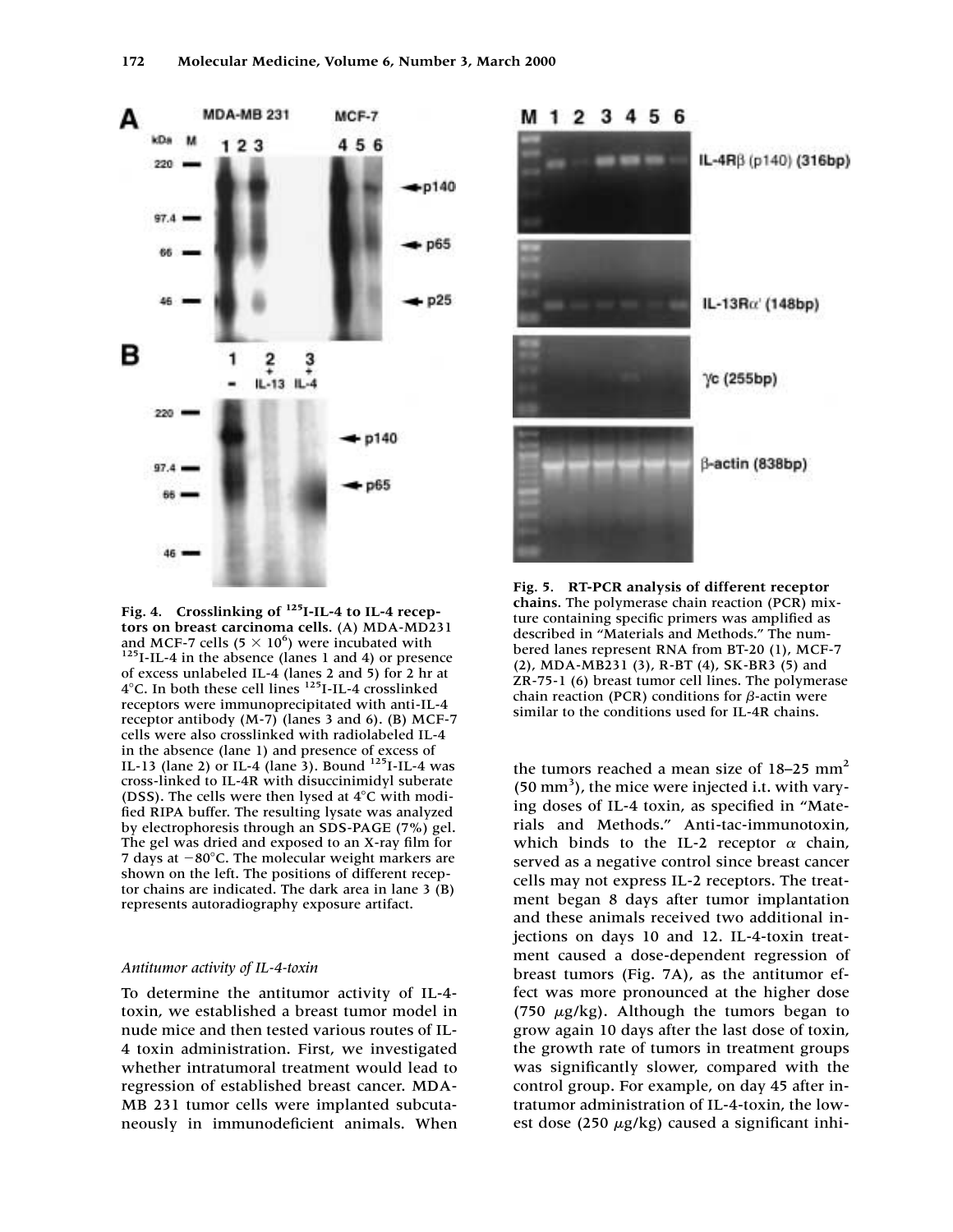

**Fig. 6. Northern analysis of IL-4R subunits on breast cancer cells.** Total RNA from these cells was electrophoresed (10–20  $\mu$ g/lane) and hybridized with a <sup>32</sup>P-labeled cDNA probe for different IL-4R chains. Autoradiography was performed for 4 hr for IL-13R $\alpha'$ , 8 day for IL-4R  $\beta$  chain and 3–8 days exposure for  $\gamma_c$ . The numbers at the top of the gel represent RNA from BT20 (1), R-BT (2), SK-BR3 (3), ZR-75-1 (4), MCF-7 (5), and MDA-MB231 (6) breast cancer cell lines.

bition of tumor growth, compared with the control animals treated with excipient (*p* 0.008) or with anti-Tac immunotoxin ( $p <$ 0.0009).

Animals that received the highest dose (750  $\mu$ g/kg) of IL-4-toxin on days 8, 10 and 12 after tumor implantation received additional intratumor doses (500  $\mu$ g/kg) of IL-4-toxin on days 22, 24 and 26. These mice again showed further decrease in tumor size, however, these tumors continued to grow until the end of the experiment. The tumor sizes in this group were significantly lower, compared with the control, anti-Tac-immunotoxin group or lowerdose treated groups ( $p < 0.0005$  vs. control,  $p <$ 0.0001 vs. anti-Tac-immunotoxin and  $p < 0.05$ vs. 250  $\mu$ g/kg). The control mice were sacrificed and the experiment was terminated on day 59, because of heavy tumor burden in accordance with the guidelines of NIH Animal Research Advisory Committee.

An additional five animals were also i.t. injected with IL-4(38-37)-PE38KDEL when tumors had almost doubled in size and reached 36 mm<sup>2</sup>. These animals received 750  $\mu$ g/kg of IL-4-toxin on days 22, 24 and 26, followed with 500  $\mu$ g/kg of IL-4-toxin on days 36, 38 and 40. The growth of these large tumors also was slowed, compared with control tumors (data not shown). These animals were sacrificed on day 52 due to large tumors.

In another experiment, cohorts of five nude animals bearing subcutaneous human breast cancer xenografts were given intraperitoneal injections with escalating doses of IL-4(38- 37)-PE38KDEL. These injections were given 2 times a day for 5 days. As shown in Fig. 7B, IL-4(38-37)-PE38KDEL caused regression of established breast cancer nodules in a dose-dependent manner. At the highest dose (150  $\mu$ g/kg/dose), one of the five animals showed complete regression of the established tumor. The size of the tumor in the remaining four animals continued to be significantly smaller, compared with any other groups, including controls  $(p < 0.05$  control vs. 100  $\mu$ g/kg dose;  $p < 0.006$  control vs. 150  $\mu$ g/kg dose). The tumors continued to grow in control animals, eventually reaching about 65 mm<sup>2</sup>. All animals were sacrificed due to large tumor burdens.

#### *Sensitivity of Breast Tumor Cultures after in vivo Passage and IL-4-toxin Therapy*

To determine whether breast tumor cells acquired resistance after in vivo passage or after IL-4-toxin therapy, tumors were excised from control and IL-4-toxin-treated animals. Single cell suspensions were prepared by enzyme digestion and the resulting cells were passaged at least once before cytotoxicity of IL-4(38-37)- PE38KDEL was determined. The sensitivity to IL-4(38-37)-PE38KDEL, as well as the  $IC_{50}$ , was similar on cells derived from control animals and IL-4-toxin treated animals. The  $IC_{50}$ was also similar to that observed in cells not injected into animals (not shown).

#### **Discussion**

We have demonstrated that human breast cancer cells are highly sensitive to the cytotoxic activity of a IL-4 receptor targeted chimeric toxin comprised of IL-4 and a mutated form of PE. Recombinant IL-4(38-37)-PE38KDEL was also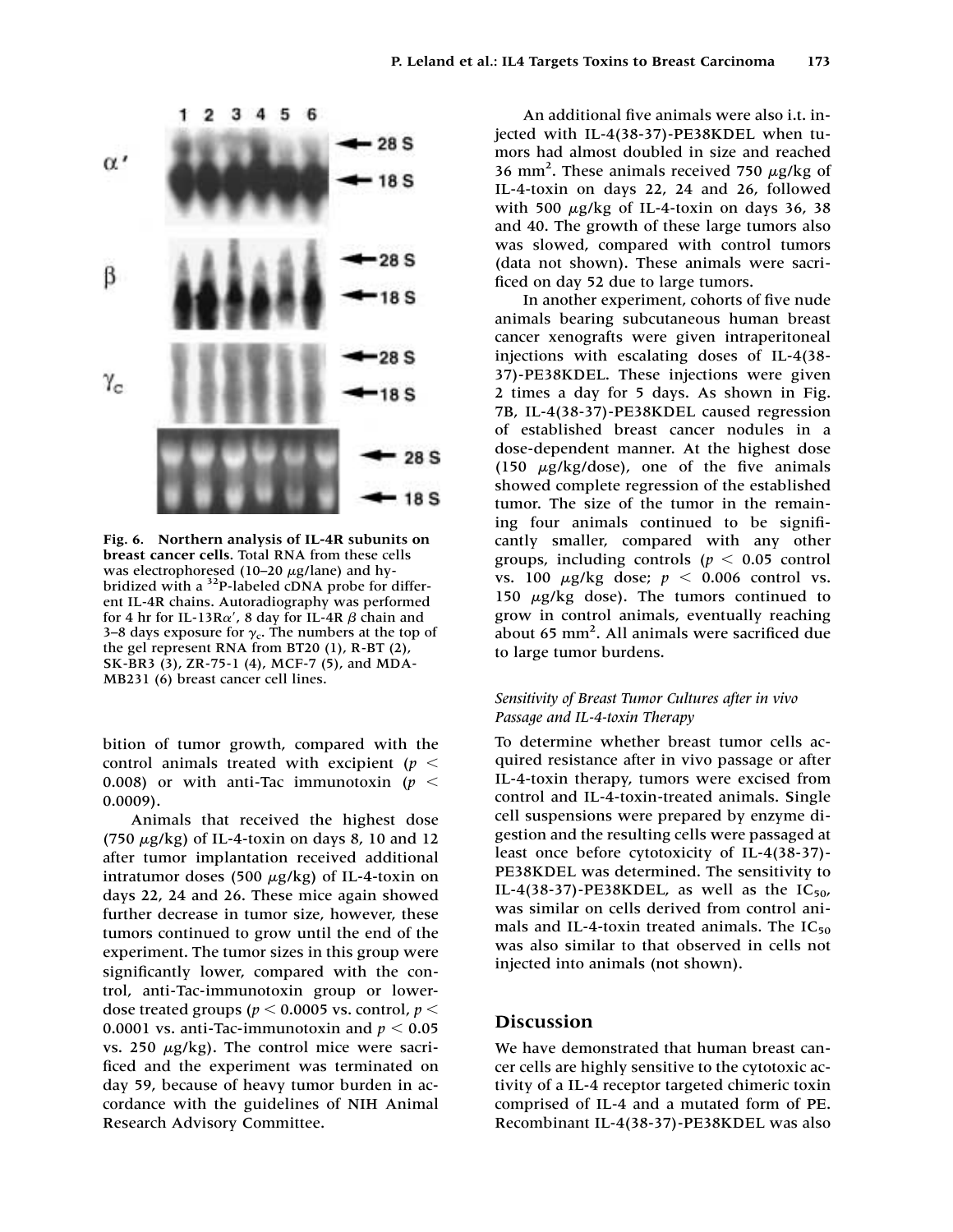

**Fig. 7. Antitumor activity of IL-4(38-37)- PE38KDEL.** Four- to six-week-old nude mice were injected subcutaneously with  $3-4 \times 10^6$ MDA-MB231 breast tumor cells on day 0. (A) Animals were injected i.t. on days 8, 10 and 12, with varying doses of IL-4(38-37)-PE38KDEL or a fixed dose of anti-Tac-PE38KDEL in 20  $\mu$ l volume in a different area of the tumor on each day of injection. The mice that received 750  $\mu$ g/kg of IL4(38-37)-PE38KDEL were re-injected i.t. with a dose of 500  $\mu$ g/kg on days 22, 24 and 26. The legend represents the dosage and number of injections

active in vivo and caused regression of established breast tumors in a xenograft model. Intraperitoneal and intratumoral administration of IL-4(38-37)-PE38KDEL caused significant antitumor activity in a breast tumor model without any significant systemic toxicity.

Breast cancer cell lines and primary cell cultures express high-affinity receptors for IL-4 on their cell surface. The receptor numbers vary with the cell lines. There does not appear to be a correlation between sensitivity to IL4-toxin and number of IL-4 receptors. R-BT cells are very sensitive to the cytotoxic activity of the IL-4-toxin, even though they express the lowest number of IL-4 receptors. A normal breast epithelial cell culture was not sensitive to the cytotoxic activity of IL-4-toxins, indicating that normal breast epithelial cells may not express or express very low levels of IL-4R. IL-4(38- 37)-PE38KDEL appears non-cytotoxic to resting normal human lymphoid cells, indicating that this agent could be useful for breast cancer therapy without affecting normal cells.



on alternate days. Anti-Tac-immunotoxin (anti-Tac-PE38KDEL) binds to IL-2 receptor  $\alpha$ chain and served as a negative control. The data presented are mean  $\pm$  SD of five animals in each group. (B) Cohorts of five animals were i.p. administered with doses of 50, 100, or 150  $\mu$ g/kg IL-4(38-37)-PE38KDEL 2 times a day for 5 days, beginning on day 3. In the control animals injected with excipient, the tumor continued to grow to a size of  $\sim 65$  mm<sup>2</sup> by day 27, when all animals were sacrificed. The data presented are mean  $\pm$  SEM of 5 animals in each group.

The structure of IL-4R on breast cancer cell lines was assessed by affinity crosslinking studies. Radiolabeled IL-4 crosslinked to two prominent proteins migrating at 140 and 65 kDa and none of these bands were observed when crosslinking was performed in the presence of an excess of unlabeled IL-4. The 140 and 65 kDa molecular mass of these crosslinked proteins corresponded to IL-4R $\beta$  and IL-13R $\alpha'$  chain, respectively, as per our previous nomenclature (18). IL-13 $R\alpha'$  has been shown to be a novel and essential component of the IL-4 receptor system in cells that do not express IL-2R $\gamma_c$  (27). Breast cancer cells did not express IL-2R $\gamma_c$  chain, as antibody to IL- $2R\gamma_c$  did not immunoprecipitate IL-4 receptor components in crosslinking studies (not shown). The lack of  $\gamma_c$  chain expression was confirmed by RT-PCR and Northern analysis, while mRNA for IL-4R $\beta$  and IL-13R $\alpha'$  was abundantly expressed. These results indicate that breast carcinoma cells express type II IL-4 receptors (18,29).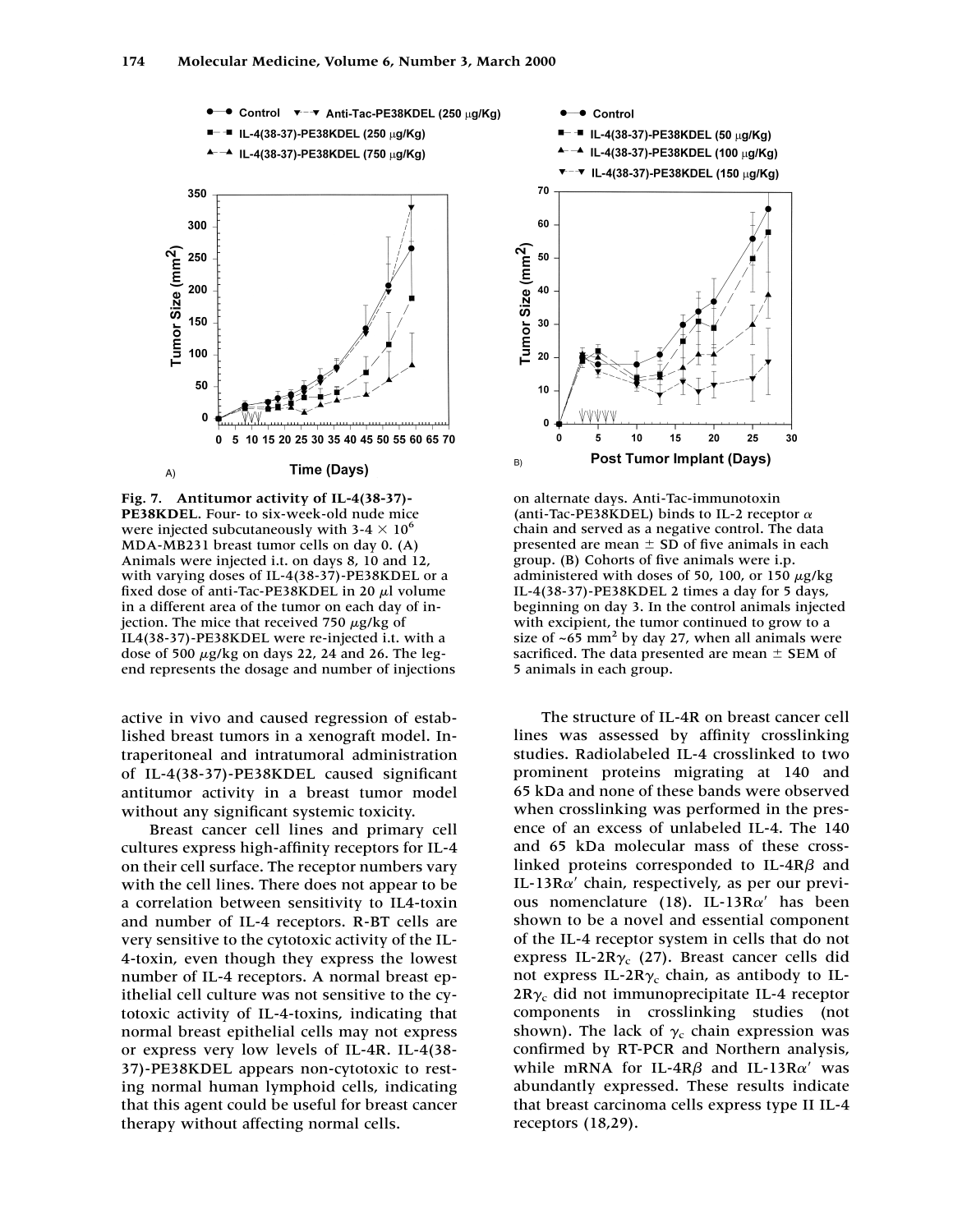Our data confirm previous results demonstrating that IL-4(38-37)-PE38KDEL has significant antitumor activity in vitro and in vivo (37–42). We have reported that IL-4(38-37)- PE38KDEL can cause complete regression of established human epidermoid carcinoma and glioma tumors in nude mouse models (38,42). Based on those studies, it was assumed that breast cancer cell lines that expressed IL-4R would also be sensitive to the cytotoxic activity of IL-4(38-37)-PE38KDEL. However, expression of IL-4 receptors on primary breast tumor cultures and sensitivity of these cultures and tumor cell lines to IL4-toxins had not been demonstrated. Our current studies confirm previous assumptions and demonstrate that IL-4 receptor positive breast cancer cells are generally sensitive to IL-4(38-37)-PE38KDEL. Since five of nine cell lines and primary cell cultures were highly sensitive, it is believed that IL-4(38-37)-PE38KDEL may have a major role in the management of patients with breast cancer.

In vitro sensitivity to IL-4(38-37)- PE38KDEL has been shown to generally correlate with in vivo antitumor activity against epidermoid and brain tumor models (38,42). However, it was not known whether in vitro sensitivity of breast cancer cells to IL-4(38-37)- PE38KDEL would correlate with in vivo antitumor activity. Although we observed significant antitumor activity against breast tumors when injected i.t., complete regression of the tumor was not observed in this model, as seen in human glioma models, even though equal doses of IL-4(38-37)-PE38KDEL were administered via the same route. In addition, systemic (intraperitoneal) administration of IL-4(38-37)-PE38KDEL required more frequent injections to cause significant regression of tumors. The reason for different sensitivity to IL-4-toxin is not clear. MDA-MB231 cells used for in vivo studies were as sensitive as U251 glioma cells to IL-4-toxin  $(IC_{50}$  for both cell lines ranged between 2–4 ng/ml). It is possible that trafficking of IL-4(38-37)-PE38KDEL to breast cancer nodules is more restricted, compared with U251 glioma nodules. This is likely because single cell suspensions from treated nodules maintained their sensitivity to IL-4(38- 37)-PE38KDEL. It is known that tumor nodules often develop physiological barriers restricting the ability of many macromolecules to home to tumor cells (45). Enhancement of the permeability of tumor vasculature may increase sensitivity of these tumors to targeted toxins.

In contrast to i.p. and i.t. routes, administration of IL-4(38-37)-PE38KDEL by the i.v. route did not demonstrate significant antitumor activity in the breast tumor model (data not shown). This observation is in contrast to that observed in the brain tumor model, in which IL-4(38-37)-PE38KDEL demonstrated significant antitumor activity when injected by the i.v. route (42). Due to short serum half-life  $(t_{1/2} = 10 \text{ min})$  (38) of IL-4(38-37)-PE38KDEL, i.v. administered drug is not available in sufficient quantity to mediate antitumor activity in the breast tumor model. Any manipulation that increases serum half-life may enhance antitumor activity of IL-4-toxin. One way to achieve this would be to administer IL-4(38- 37)-PE38KDEL by continuous infusion using a 5-day cycle. Alternatively, co-administration of agents that can increase vascular permeability for a short period of time may improve drug availability to tumors. In this regard, IL-2 a T cell-derived cytokine, has been shown to increase capillary permeability in various models and in patients undergoing IL-2 therapy for cancer (46). Concurrent administration of IL-2 may not only increase drug trafficking, it may also improve antitumor activity against breast cancer through host immune activation. These hypotheses must be tested in preclinical models.

Other immunotoxins targeted to breast cancer have been tested in preclinical models and in the clinic. A B3 antibody that recognizes  $carbohydrate$  antigen  $(Le<sup>y</sup>)$  on many human solid cancers when attached to various mutated forms of PE (B3-PE, B3-Lys-PE40 or B3-Lys-PE38) has shown significant antitumor activity against breast cancer and other tumor models (47,48). Similarly, another antibody (BR96) targeted to the  $Le<sup>y</sup>$  antigen when chemically conjugated to doxorubicin or conjugated or fused to PE has shown significant antitumor activity against breast cancer models (49,50). In a phase I clinical trial, B3-LysPE38 also showed some antitumor activity against breast cancer (48). IL-4(38-37)-PE38KDEL appears to be similar in activity to B3-LysPE38, BR96 doxorubicin (BR96-dox) or BR96 sFV-PE40 in breast cancer model, as shown in the current study. However, it is noteworthy that the size of IL-4(38-37)-PE38KDEL is considerably smaller than B3-PE, B3-Lys-PE38, BR96-dox or BR96 sFV-PE40. Furthermore, in a clinical trial, B3-LysPE38 caused vascular leak syndrome, presumably through the activation and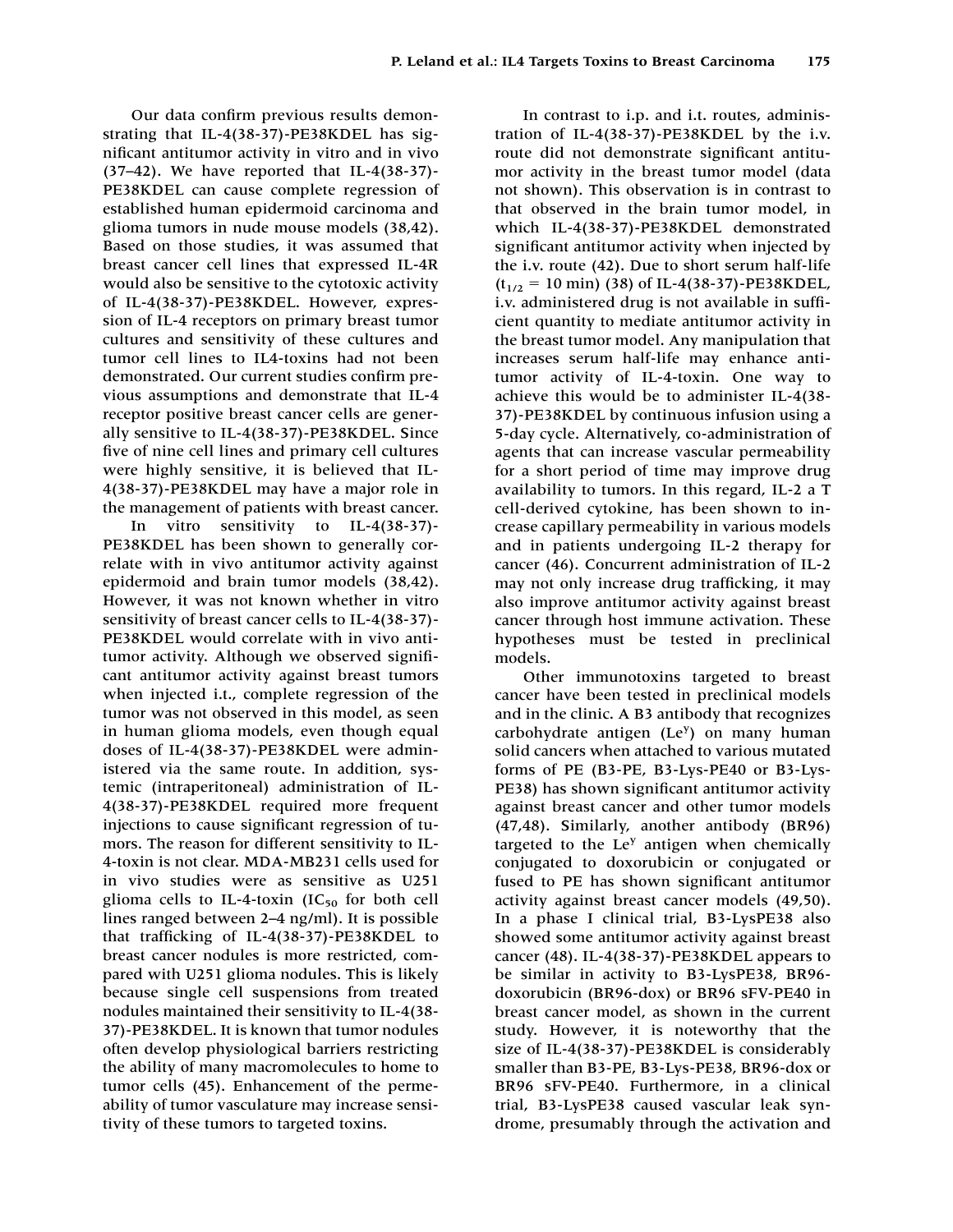lysis of endothelium and other normal tissues. Since smaller molecules may have better tumor penetration and IL-4(38-37)-PE38KDEL has less reactivity to normal tissues, it is likely that IL-4(38-37)-PE38KDEL would be better tolerated with improved antitumor activity. Additional comparative studies are needed to address this issue. Furthermore, since all these agents target different antigens or receptors on breast cancer cells, it is possible that a combination therapy with two of these agents may have synergistic antitumor activities against breast cancer.

In conclusion, circular permuted IL-4 toxin, IL-4(38-37)-PE38KDEL, may be a useful therapeutic agent for the treatment of human breast cancer because a majority of human breast carcinoma cell cultures and lines expressed high levels of IL-4R and were sensitive to its cytotoxic activity. Further in vivo studies should be performed to explore the role of IL-4(38-37)-PE38KDEL in breast cancer models.

## **Acknowledgments**

We thank Dr. Magda Sgagias for providing primary cell cultures of breast cancer and normal breast epithelial cells, Dr. Douglas Swartenzenberger, National Cancer Institute, and Ms. Mercedes Serabian of CBER, FDA for reading this manuscript.

## **References**

- 1. Wood WC. (1994) Progress from clinical trials on breast cancer. *Cancer* **74**: 2606–2609.
- 2. Yang D, Kuan C-T, Payne J, et al. (1998) Recombinant herregulin-*Pseudomonas* exotoxin fusion proteins: interactions with herregulin receptors and antitumor activity in vivo. *Clin. Cancer Res.* **4**: 993–1004.
- 3. Uckun FM, Narla RK, Jun X, et al. (1998) Cytotoxic activity of epidermal growth factorgenistein against breast cancer cells. *Clin. Cancer Res.* **4**: 901–912.
- 4. Baselga J, Norton L, Albanell J, Kim Y-M, Mendelson J. (1998) Recombinant humanized anti-Her2 antibody (Herceptin) enhances the antitumor activiy of Paclitaxel and doxorubicin against Her2/nu overexpressing human breast cancer xenografts. *Cancer Res.* **58**: 2825–2831.
- 5. Obiri NI, Siegel JP, Varricchio F, Puri RK. (1994) Expression and function of high affinity Interleukin-4 receptors on human melanoma, ovarian and breast carcinoma cells. *Clin. Exp. Immunol.* **95**: 148–155.
- 6. Toi M, Bicknell R, Harris AL. (1992) Inhibition of colon and breast carcinoma cell growth by interleukin-4. *Cancer Res.* **55**: 275–279.
- 7. Gooch JL, Lee AV, Yee D. (1998) Interleukin-4 inhibits growth and induces apoptosis in human breast cancer cells. *Cancer Res.* **58**: 4199–4205.
- 8. Varricchio F, Obiri NI, Haas GP, Puri RK. (1993) Immunostaining of Interleukin-4 receptor on human renal cell carcinoma. *Lymphokine and Cytokine Res.* **12**: 465–469.
- 9. Varricchio F, Husain R, Dover P, Gill P, Puri RK. (1997) Interleukin-4 receptor expression in vivo on human AIDS-related Kaposi's sarcoma. *Oncology Res.* **9**: 495–503.
- 10. Puri RK, Siegel JP. (1993) Interleukin-4 and cancer therapy. *Cancer Invest.* **11**: 473–486.
- 11. Puri RK. (1995) Structure and function of interleukin 4 and its receptors. In: Kurzrock R, Talpaz M (eds.) *Cytokines: Interleukins and Their Receptors.* Kluwer Academic Publishers, Norwell, MA, U.S.A., pp. 143–186.
- 12. Obiri NI, Hillman G, Haas GP, Sud S, Puri RK. (1993) Expression of high affinity interleukin-4 receptors on human renal cell carcinoma cells and inhibition of tumor cell growth in vitro by interleukin-4. *J. Clin. Invest.* **91**: 88–93.
- 13. Hillman GG, Puri RK, Kukuruga MA, Pontes JE, Haas GP. (1994) Growth and major histocompatability antigen expression regulation by interleukin-4, interferon  $\gamma$  and tumor necrosis factor  $\alpha$  on human renal cell carcinoma. *Clin. Exp. Immunol.* **96**: 476–483.
- 14. Hoon DSB, Banez M, Okun E, Morton D, Irie RF. (1991) Modulation of human melanoma cells by interleukin-4 and in combination with  $γ$ -interferon or  $α$ -tumor necrosis factor. *Cancer Res.* **51**: 2002–2008.
- 15. Obiri NI, Puri RK*.* (1994) Characterization of interleukin-4 receptors expressed on human renal cell carcinoma cells*. Oncology Res.* **6**: 419–427.
- 16. Morisaki T, Yuzuki DH, Lin RT, Foshag LJ, Morton DL, Hoon DSB. (1992) Interleukin-4 receptor expression and growth inhibition of gastric carcinoma cells by interleukin-4. *Cancer Res.* **52**: 6059–6065.
- 17. Obiri NI, Debinski W, Leonard WJ, Puri RK*.* (1995) Receptor for Interleukin 13: Interaction with interleukin 4 by a mechanism that does not involve the common  $\gamma$  chain shared by receptors for interleukin 2, 4, 7, 9, and 15. *J. Biol. Chem.* **270**: 8797–8804.
- 18. Murata T, Noguchi PD, Puri RK. (1995) Receptors for IL-4 do not associate with the common  $\gamma$ chain and IL-4 induces the phosphorylation of JAK2 tyrosine kinase in human colon carcinoma cells. *J. Biol. Chem.* **270**: 30829–30836.
- 19. Obiri NI, Tandon N, Puri RK. (1995) Interleukin-4 up-regulates intercellular adhesion molecule 1 (ICAM-1) on human renal cell carcinoma cells. *Int. J. Cancer* **61**: 635–642.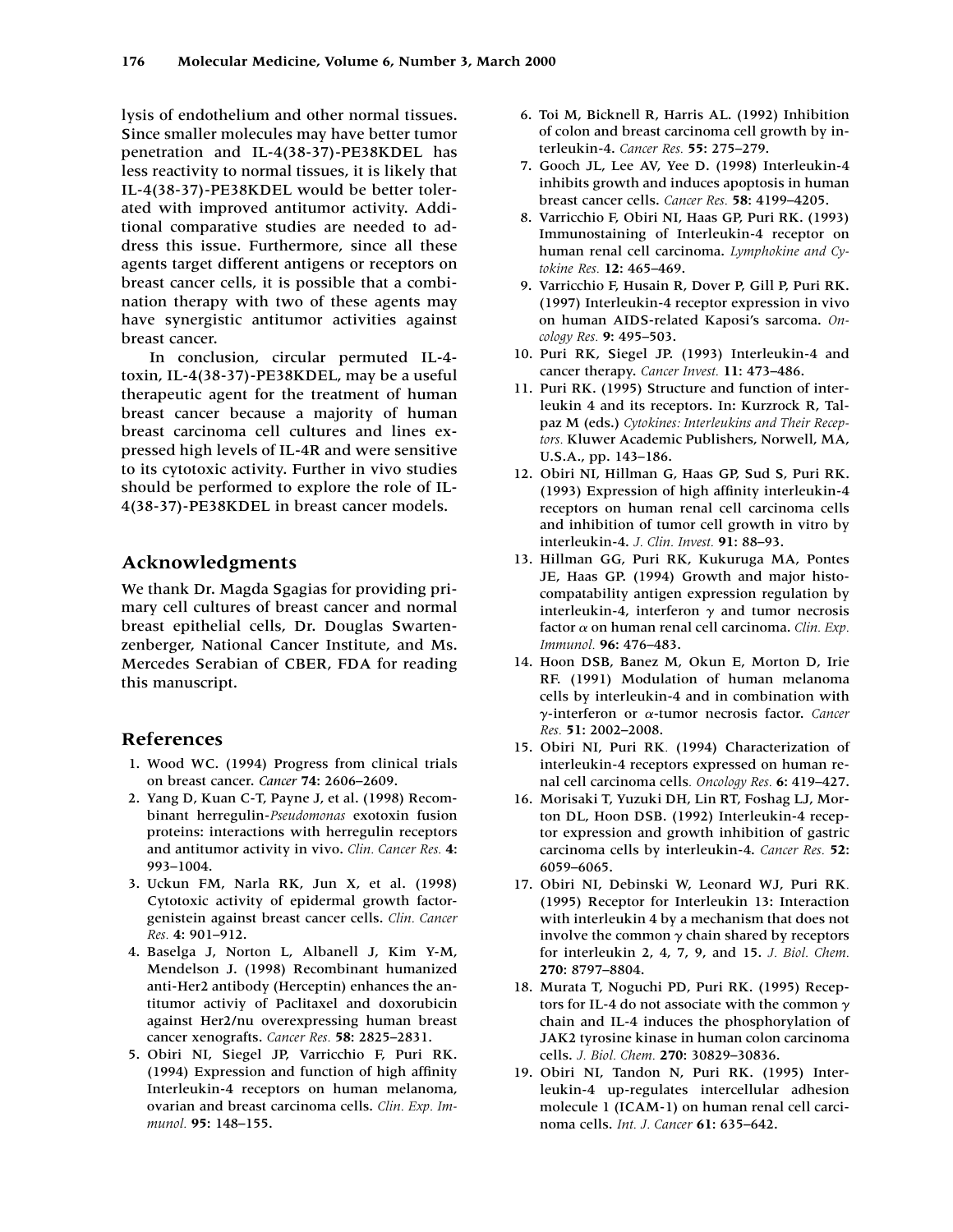- 20. Idzerda RL, March CJ, Mosley B, et al. (1990) Human interleukin 4 receptor confers biological responsiveness and defines a novel receptor superfamily. *J. Exp. Med.* **171**: 861–873.
- 21. Obiri NI, Leland P, Murata T, Debinski W, Puri RK*.* (1997) The IL-13 receptor structure differs on various cell types and may share more than one component with IL-4 receptor. *J. Immunol.* **158**: 756–764.
- 22. Russell SM, Keegan AD, Harada N, et al. (1993) Interleukin-2 receptor gamma chain: a functional component of the interleukin-4 receptor. *Science* **262**: 1880–1882.
- 23. Kondo M, Takeshita T, Ishii N, et al. (1993) Sharing of Interleukin-2 (IL-2) receptor gamma chain between receptors for IL-2 and IL-4. *Science* **262**: 1874–1877.
- 24. Noguchi M, Nakamura Y, Russell SM, et al. (1993) Interleukin-2 receptor  $\gamma$  chain: A functional component of interleukin-7 receptor*. Science* **262**: 1877–1880.
- 25. Kimura Y, Takeshita T, Kondo M, et al. (1995) Sharing of the IL-2 receptor gamma chain with the functional IL-9 receptor complex. *Int. Immunol.* **7**: 115–120.
- 26. Giri JG, Ahdieh M, Eisenman J, et al. (1994) Utilization of  $\beta$  and  $\gamma$  chains of the IL-2 receptor by novel cytokine IL-15. *EMBO J.* **13**: 2822–2830.
- 27. Murata T, Taguchi J, Puri RK. (1998) Interleukin-13 receptor  $\alpha'$  but not  $\alpha$  chain: A functional component of interleukin-4 receptor. *Blood* **91**: 3884–3891*.*
- 28. Milox B, Laurent P, Bonnin, O. et al. (1997) Cloning of the human IL-13R $\alpha$  1 chain and reconstitution with IL-4R $\alpha$  of a funtional IL-4/IL-13 receptor complex. *FEBS Letter* **401**: 163–166.
- 29. Murata T, Obiri NI, Puri RK. (1998) Structure of and signal transduction through interleukin 4 and interleukin 13 receptors. *Int. J. Molecular Medicine* **1**: 551–557.
- 30. Murata T, Obiri NI, Debinski W, Puri RK. (1997) Structure of IL-13 receptor: Analysis of subunit composition in cancer and immune cells. *Biochem. Biophys. Res. Commun.* **238**: 90–94.
- 31. Puri RK, Ogata M, Leland P, Feldman GM, Pastan I. (1991) Expression of high affinity IL4 receptors on murine sarcoma cells and receptor mediated cytotoxicity of tumor cells to chimeric protein between IL-4 and *Pseudomonas* exotoxin. *Cancer Res.* **51**: 3011–3017.
- 32. Debinski W, Puri RK, Kreitman RJ, Pastan I. (1993) A wide range of human cancers express IL-4 receptors that can be targeted with chimeric toxin composed of IL-4 and *Pseudomonas* exotoxin. *J. Biol. Chem.* **268**: 14065–14070.
- 33. Puri RK, Debinski W, Obiri N, Kreitman R, Pastan, I. (1994) Human renal cell carcinoma cells sensitive to the cytotoxic effect of a chimeric protein composed of human interleukin-4 and Pseudomonas exotoxin. *Cell. Immunol.* **154**: 369–379.
- 34. Debinski W, Puri RK, Pastan I. (1994) Chimeric toxin composed of human Interleukin 4 and derivatives of *Pseudomonas* exotoxin A are potent antitumor agents in mice. *Int. J. Cancer* **58**: 744–748.
- 35. Kreitman RJ, Puri RK, Leland P, Lee B, Pastan I. (1994) Site directed mutagenesis of IL-4: Improved binding and cytotoxicity of mutant IL4- Toxins by conjugation through cysteine substitutions in IL-4. *Biochemistry* **33**: 11637–11644.
- 36. Puri RK, Leland P, Kreitman RJ, Pastan I. (1994) Human neurological cancer cells express interleukin-4 (IL-4) receptors which are targets for the cytotoxic effect of IL4-*Pseudomonas* exotoxin chimeric protein. *Int. J. Cancer* **58**: 574– 581.
- 37. Kreitman RJ, Puri RK, Pastan I. (1994) A circularly permuted recombinant interleukin-4 toxin with increased activity. *Proc. Natl. Acad. Sci. U.S.A.* **91**: 6889–6893.
- 38. Kreitman RJ, Puri RK, Pastan I. (1995) Increased antitumor activity of a circularly permuted IL4-toxin in mice with IL-4 receptor bearing human carcinoma. *Cancer Res.* **55**: 3357– 3363.
- 39. Puri RK, Leland P, Obiri NI, et al. (1996) An improved circularly permuted interleukin 4-toxin is highly cytotoxic to human renal cell carcinoma cells: Introduction of  $\gamma_c$  chain in RCC cells does not improve sensitivity. *Cell Immunol*. **171**: 80–86.
- 40. Puri RK, Hoon DS, Leland P, et al. (1996) Preclinical development of a recombinant toxin containing circularly permuted interleukin-4 and truncated *Pseudomonas* exotoxin for therapy of malignant astrocytoma. *Cancer Res.* **56**: 5631– 5637.
- 41. Husain SR, Gill P, Kreitman RJ, Pastan I, Puri RK. (1997) Interleukin-4 receptor expression on AIDS-associated Kaposi's sarcoma cells and their targeting by a chimeric protein comprised of circularly permuted interleukin-4 and *Pseudomonas* exotoxin. *Molecular Medicine* **3**: 327–338.
- 42. Husain SR, Bihari N, Kreitman RJ, Pastan I, Puri RK. (1998) Complete regression of established glioblastoma tumor xenografts by interleukin-4 Toxin therapy. *Cancer Res.* **58**: 3649–3653.
- 43. Kreitman RJ, Puri RK, McPhie P, Pastan I. (1995) Circularly permutated interleukin 4 retains proliferative and binding activity. *Cytokine* **7**: 311–318.
- 44. Sgagias MK, Gagneton DC, Rosenberg SA, Danforth DN Jr. (1995) Cellular characterization and retroviral transduction of short-term breast cancer cells. *J. Immunother. Emphasis Tumor Immunol.* **17**: 88–97.
- 45. Jain RK. (1997) The Eugene M. Landis Lecture 1996. Delivery of molecular and cellular medicine to solid tumors. *Microcirculation* **4**: 1–13.